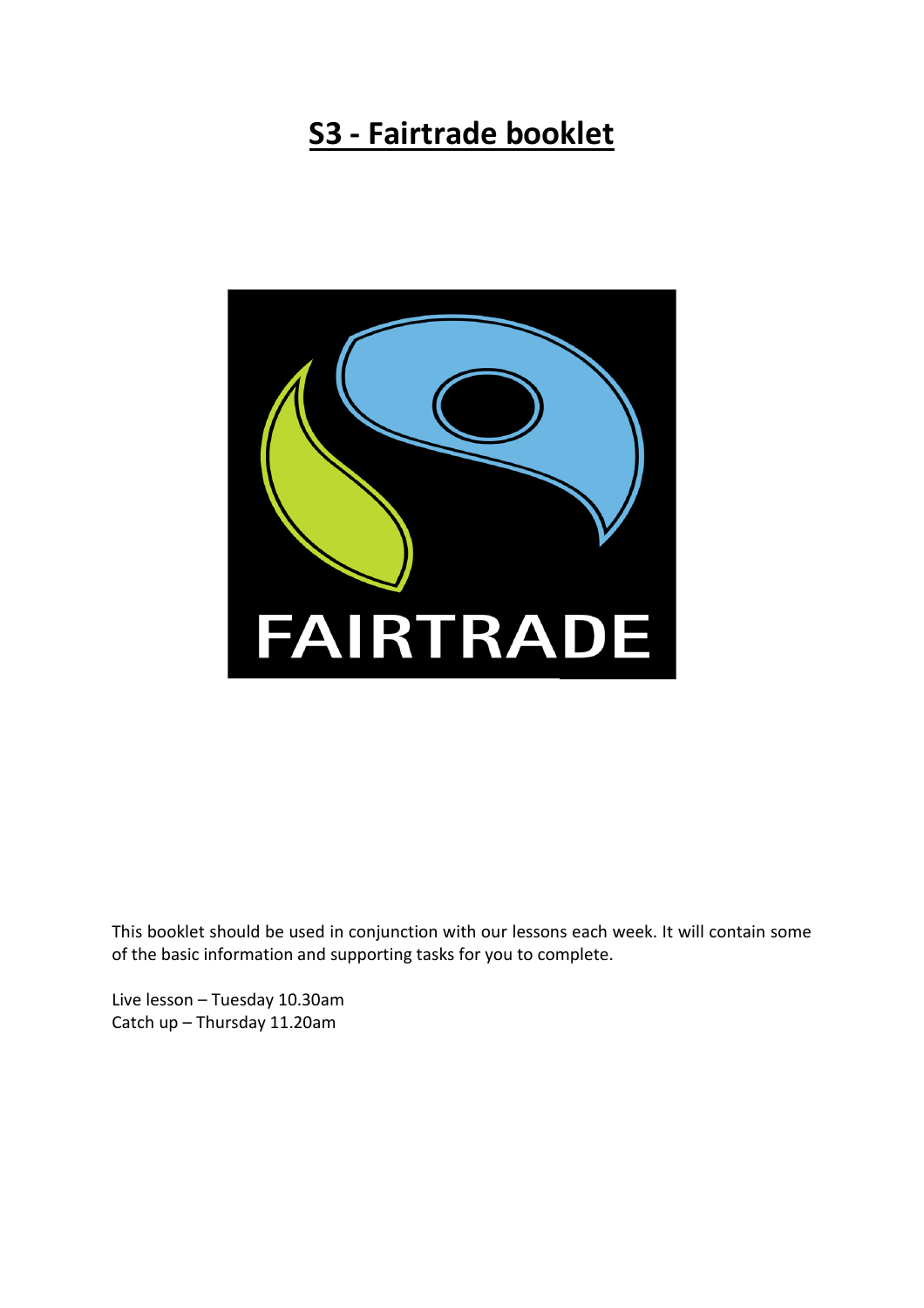# **What is Fairtrade?**

- Fairtrade is about better prices, decent working conditions and fair terms of trade for farmers and workers.
- There are over 1.4 million farmers and workers in 1,140 producer organisations across the Fairtrade system.
- Fairtrade supports small scale farmers and workers who are marginalised from trade in a variety of ways.

#### Key principles:

- Creating opportunities for economically disadvantaged sellers
- Better working conditions
- Improved environmental practice
- Payment of a fair price
- Capacity building
- Promote gender equality
- Increased transparency and accountability

Fairtrade farmers grow:

- Bananas
- Coffee beans
- Sugar cane
- Flowers
- Tea
- Chocolate (cocoa beans)
- Cotton

# **TASK**

#### **If farmers are earning more money from their bananas, what will this mean for the development of their country?**

#### **Thinks to think about:**

- What will famers do with their extra money?
- Fairtrade encourages education for all what will this mean for the children in developing countries?
- Fairtrade promotes gender equality what difference will this make?
- Assistance from developed countries to help farmers become more independent and to develop their management skills – what will this enable them to do?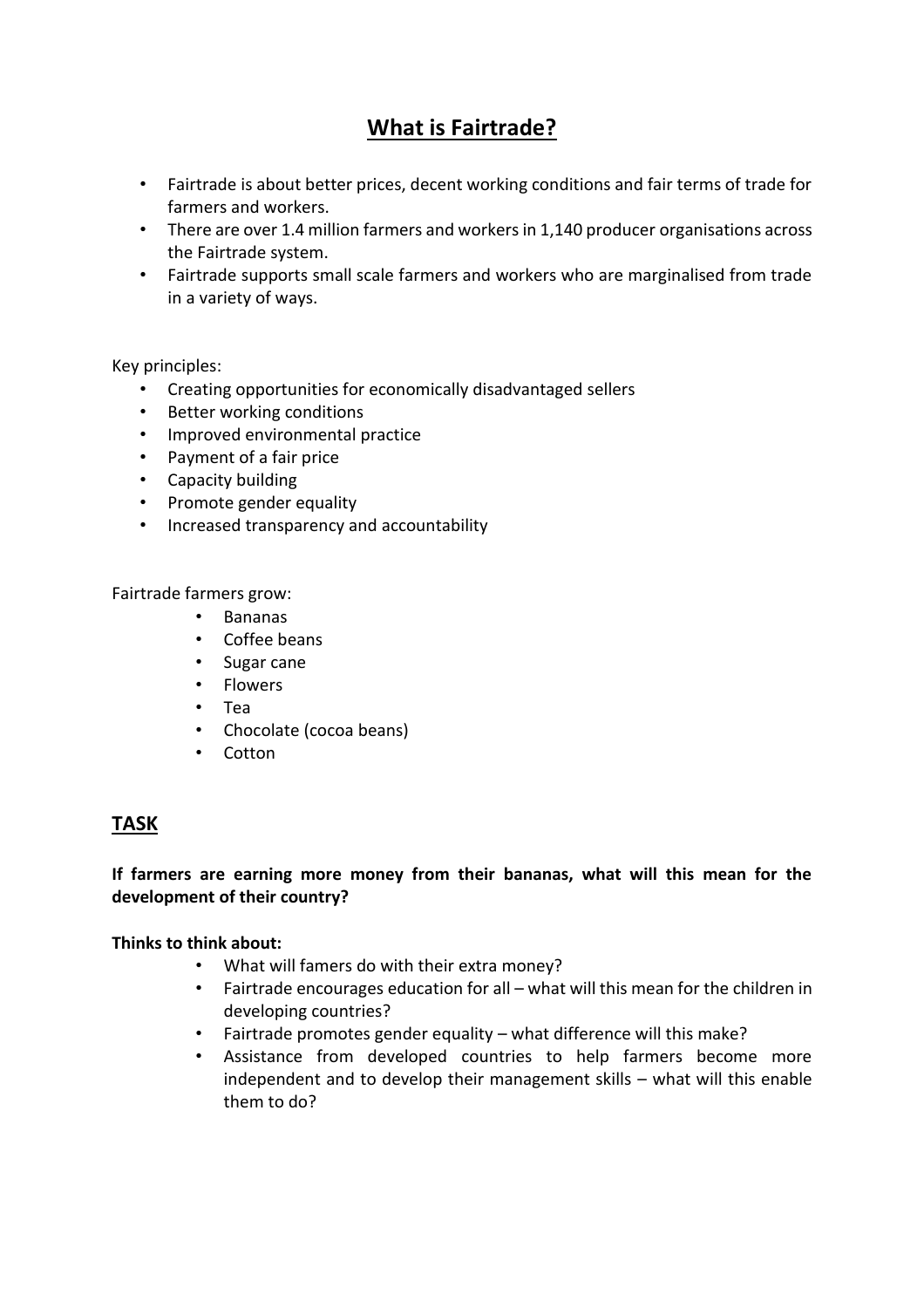# **What does Fairtrade mean to me?**

# **TASK**

- 1. Watch this video clip <https://www.youtube.com/watch?v=yIHVY-qPs-I>
- 2. Create a mind map detailing what you think Fairtrade is and what it means to you. This should be really detailed so that the next task is easier.
- 3. You are going to write a report explaining what Fairtrade means to you.
	- You should be including everything you have noted on your mind map
	- You should also include:
	- How Fairtrade links people around the world
	- How what we buy affects people in other countries
	- The differences between rich and poor countries and the different impacts Fairtrade has on them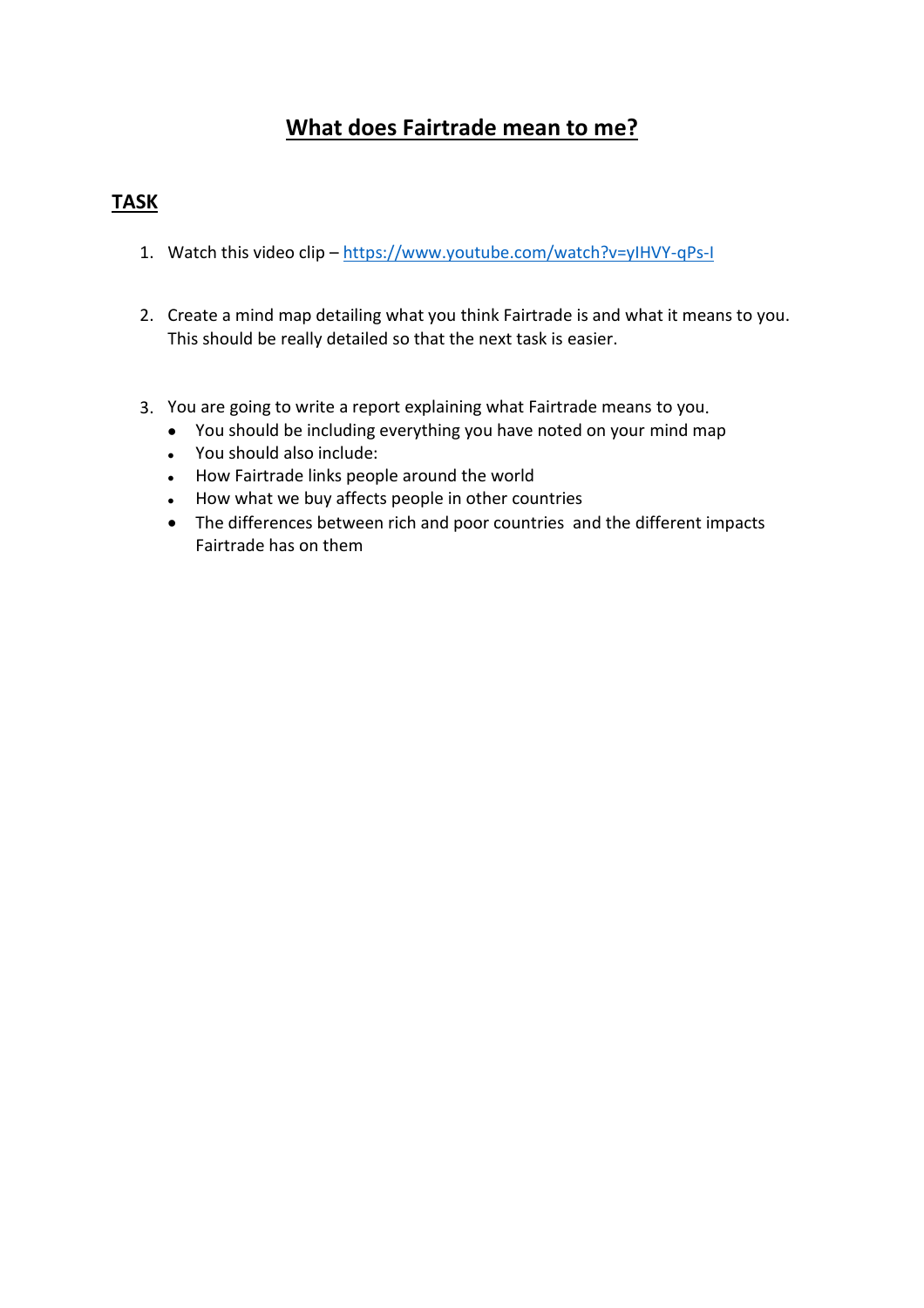# **Fairtrade and Climate Change**

"Climate change is a global issue. We, the farmers, have to deal with its consequences every day."

What impact might the climate crisis have on farmers in these regions hit by climate change?

# **TASK**

Create a list of some of the consequences that farmers might face as a result of climate change.

#### **Coffee Leaf Rust in Peru**

Coffee leaf rust is a disease caused by a plant fungus. It is devastating to coffee plantations and can destroy entire crops. Unpredictable weather patterns and rising humidity caused by climate change means that coffee leaf rust is becoming more common. There is currently no cure for this plant disease. 50% of land used for coffee could be unusable by 2050.

## **TASK**

How will this impact the lives of coffee farmers? How will this impact the lives of people in the UK?

#### **Black pod disease in cocoa**

Climate change is one of the most urgent challenges of all for cocoa farmers. Unpredictable weather can wreak havoc on farming communities, with problems like drought leading to low yields, or too much rain infecting cocoa trees with black pod disease.A healthy cocoa pod is yellow or red, but black pod disease turns the cocoa pod black or brown. The infection does not only occur on the pod surface, but also invades inside the pod affecting the beans. It is a very infectious plant disease and direct contact of a black pod with healthy pods will cause the disease to spread. Black Pod disease kills one in 10 cocoa trees globally and causing a drop in yield of 20-30%.

## **TASK**

How will this impact the lives of cocoa farmers? How will these impacts affect your life?